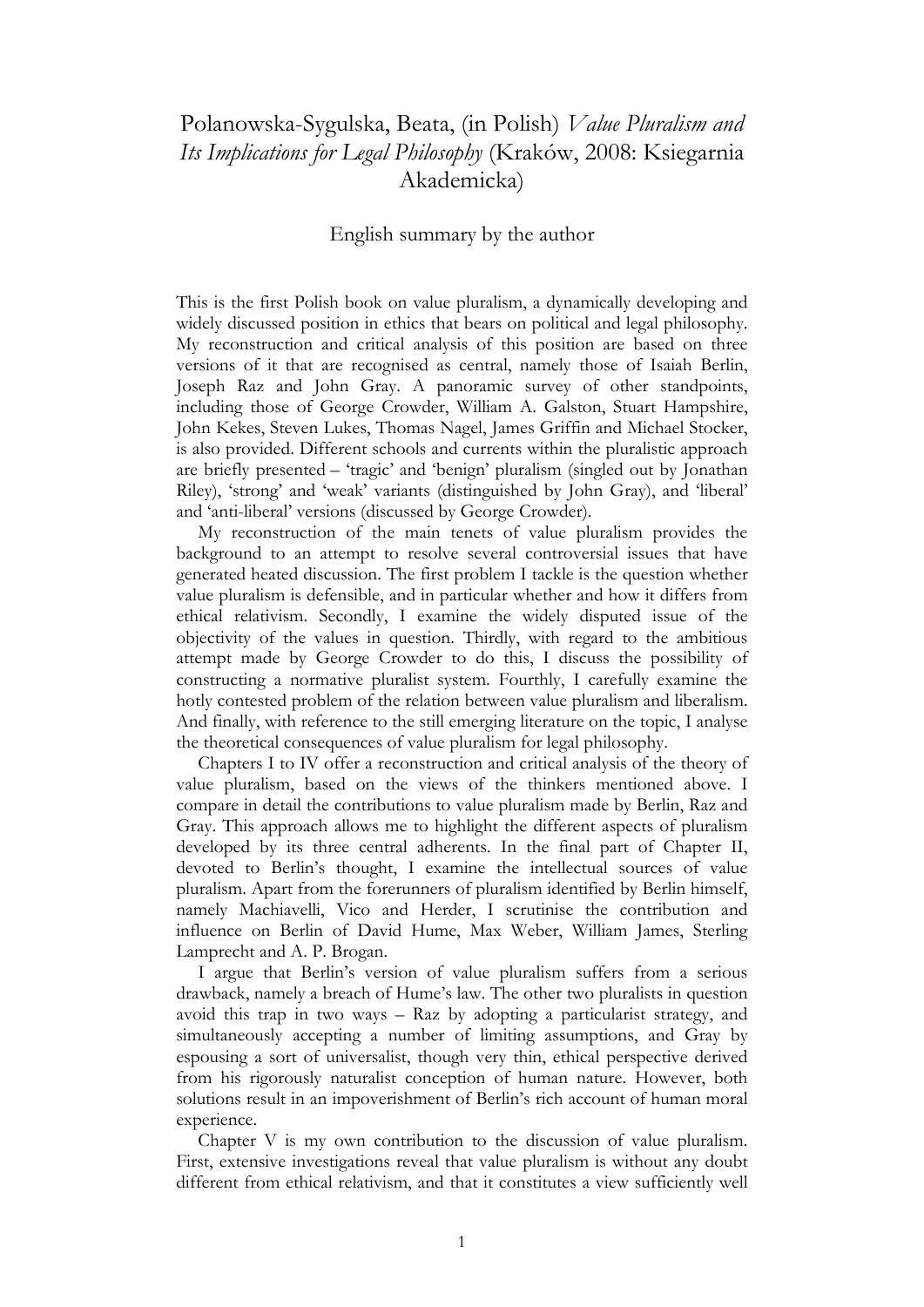justified to be the subject of careful consideration. Pluralism should be recognised as a distinct position on the map of ethical theories; moreover, it seems to provide the most adequate account of moral life, in that it neither ignores nor tries to neutralise the moral conflict that forms a profoundly important part of human experience. As Bernard Williams says, pluralism reflects an 'absolute and fundamental truth' about values that includes their plurality, complexity and incommensurability.

Secondly, I investigate the controversial question of the objective character of plural values. I argue that objectivist and subjectivist positions in ethics mark the two extremes of a continuum of standpoints, and that pluralism is closer to the objectivist than to the subjectivist extreme.

Thirdly, a detailed investigation into Crowder's project to build a normative pluralist system reaches a negative conclusion. I point out that Crowder did not succeed in grounding the empiricist thesis of pluralism in a conception of man that, for him, constitutes a proper basis for his system of normative principles and his catalogue of virtues, simultaneously protecting the whole construction from breaching Hume's law. The problem is that Crowder does not in fact present such a vision of man, but merely refers to Martha Nussbaum's 'thick and vague' empiricist conception – a conception, incidentally, that he recognises as too strong for his own purposes. Yet even Nussbaum's 'too strong' approach proves too weak to support Crowder's normative edifice. After all, Nussbaum's conception is open and in no way claims a normative status. Moreover, in an email to Henry Hardy, reproduced in *Unfinished Dialogue*, Crowder refers not only to Nussbaum but to Aristotle and natural law theory as the intellectual tradition that throws light on his understanding of universal ends.<sup>[1](#page-1-0)</sup> This loose remark reveals Crowder's own doubt about the possibility of grounding his normative theory in a purely empiricist conception of man. If one takes into account the fact that this theory is both universalist and pluralist, and assumes the existence of a common, rational human nature, Crowder's system seems to be doomed to failure.

Fourthly, a detailed analysis of the highly controversial issue of the relation between pluralism and liberalism leads to the conclusion that the two concepts are neither logically connected, nor mutually exclusive, but overlapping. In consequence, though it is possible, and, for psychological reasons, probable, that one will be simultaneously a pluralist and a liberal, this is not necessary; one may be – like John Locke – a liberal but not a pluralist, or – like Carl Schmitt – a pluralist but not a liberal. Such a conclusion is consistent with Isaiah Berlin's final thesis, shared by Michael Walzer, William A. Galston and Graeme Garrard, of a loose, *de facto* connection between pluralism and liberalism.

The last two chapters are mainly devoted to investigations – inspired to a considerable extent by John Gray, Scott Veitch and Cass Sunstein – into the theoretical implications of value pluralism for legal philosophy. The following conclusions are reached. First, confronting ethical pluralism with general reflection on law has consequences that are often negative, though not exclusively so. In particular, the incommensurability thesis undermines a whole constellation of contemporary liberal doctrines informed by the Kantian– Lockean tradition that conform to the legal paradigm. Another destructive

<span id="page-1-0"></span><sup>1</sup> Isaiah Berlin and Beata Polanowska-Sygulska, *Unfinished Dialogue* (Amherst, NY: Prometheus Books, 2006), 298.